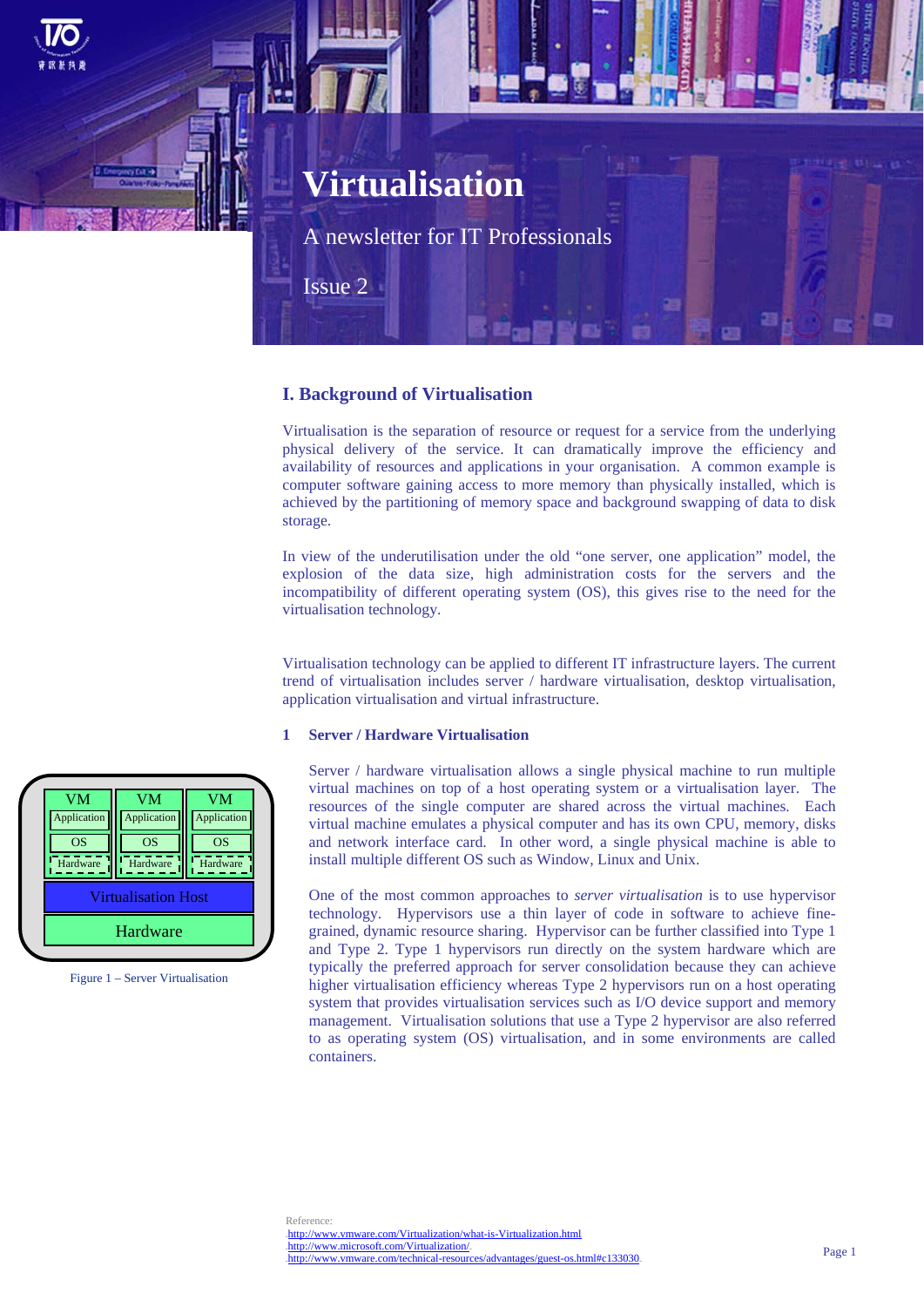

Figure 2 – Desktop Virtualisation



Figure 3 – Application Virtualisation



Figure 4 – Virtual Infrastructure

# **I. Background of Virtualisation (cont'd)**

### **2 Desktop Virtualisation**

Desktop virtualisation is also known as *presentation virtualisation*. To run multiple applications, instead of running the applications and displaying the interfaces on the same machine, another option is desktop virtualisation. It enables a client machine to run applications and display interfaces on other corresponding servers through remote desktop.

The major advantage of *desktop virtualisation* is that the management of data and program of each application can be centralised. This saves the installation of the applications on each client machine, and improves efficiency as it decreases the communication overhead between the client and the server.

### **3 Application Virtualisation**

Apart from the virtualisation of hardware and application interface, the application itself can also be virtualised. Applications may be incompatible to each other when they are run on the same operating system, for instance because of the sharing of specific Dynamic Link Libraries (DLLs) or registry entries.

Application virtualisation is a way to solve the problem. It includes the shared resource and the actual application in a *virtual application*. Resource causing incompatibility is duplicated in each virtual application. Hence, incompatible applications are possible to be run on the same operating system.

### **4 Virtual Infrastructure – Cloud Computing**

While virtualising a single physical computer by hardware virtualisation is already popular, building a *Virtual Infrastructure* is another way to implement hardware virtualisation.

Servers, storage devices, network bandwidth on the entire infrastructure can be combined into a pool of resources to be dynamically allocated. Virtual machines can be shared over the entire infrastructure, hosting various operating systems and applications.

## **Case Study**

#### **Implement virtualization in UNIX environment**

A full refresh of the server environment was completed using 12 x IBM UNIX servers using logical & virtual partitioning which allows the department to run multiple independent servers on a single physical server.

See the article: (http://www.origina.ie/site-map/about-origina/41/93.)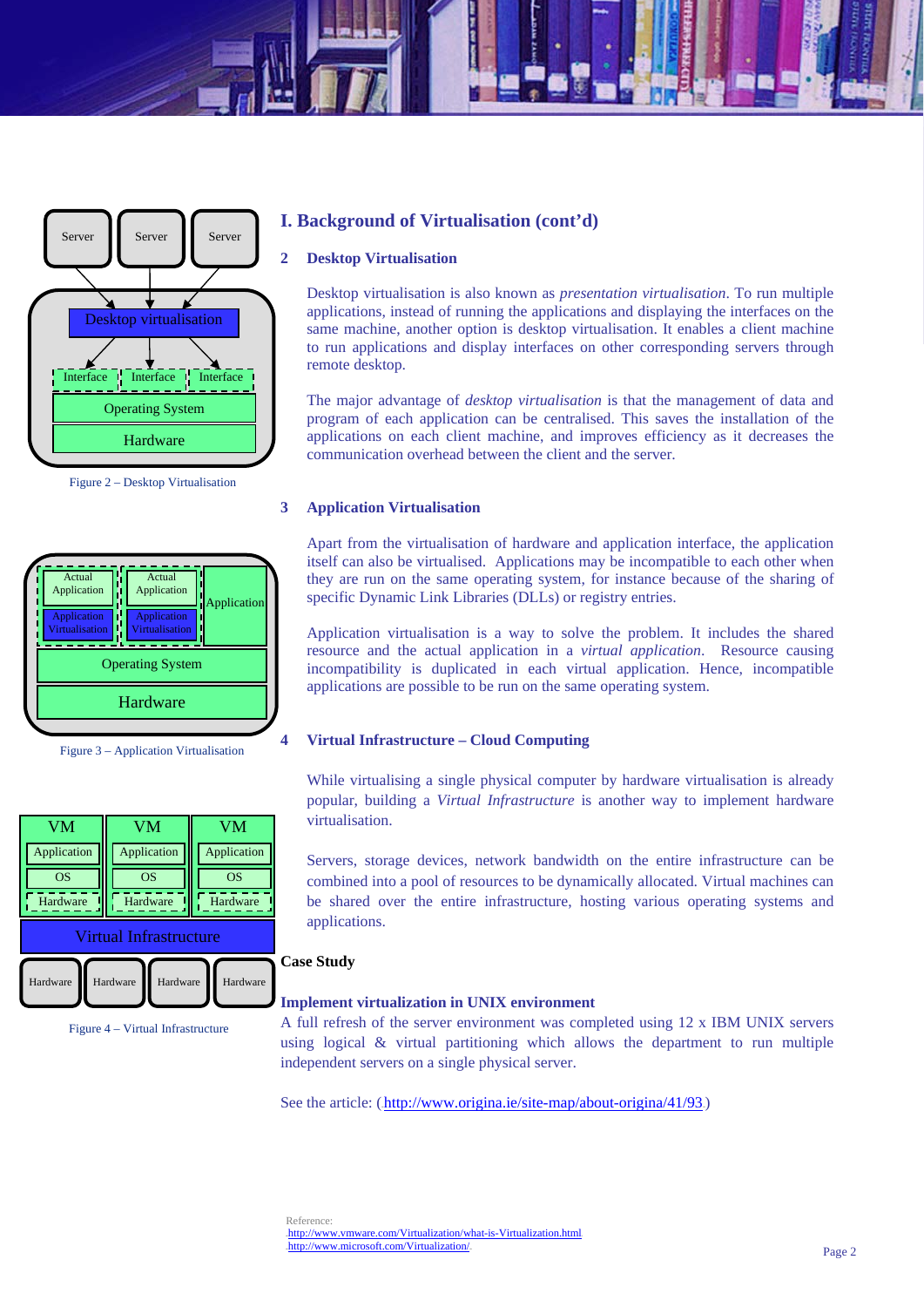# **I. Background of Virtualisation (cont'd)**

#### **Key Benefits Achieved through Virtualisation**

- **1 Increase efficiency of the existing resources** Pooling common infrastructure resources and breaking the legacy "one application to one server" model with server consolidation can increase the efficiency and utilisation of the computing resources.
- **2 Reduce data centre costs** Fewer servers and related IT hardware under virtual environment means reduced real estate and reduced power and cooling requirements. In addition, virtualisation technology lets you improve your server to admin ratio, and hence personnel requirements are reduced as well.
- **3 Increase availability for improved business continuity** Under virtualisation, the organisation can securely backup and migrate entire IT virtual environments with no service interruption. This can eliminate or reduce the needs for planned downtime and enable the service to be recovered immediately from unplanned issues.
- **4 Gain operational flexibility** With appropriate hardware configuration, virtualisation able to provide faster server, improve the speed of desktop and application deployment as well as provide dynamic resource management.
- **5 Improve desktop manageability and security** Deploy, manage and monitor secure desktop environments that users can access locally or remotely, with or without a network connection, on almost any standard desktop, laptop or tablet PC.

#### **Industry Story**

#### **ITS Virtualization Service**

Virtualization as a Service (VaaS) is deployed for departments at the University of Michigan. VaaS offers low cost virtual servers using enterprise class hardware in secured datacenters. Using VaaS virtual servers can yield significant cost savings with numerous benefits and features.

See the article: (.http://vaas.umich.edu/benefits.aspx.)

### **Harness the Full Potential of High-Performance IT Hardware**

Most x86 computers today operate at a mere 10-15% of their total computing capacity, leaving vast IT resources untapped and unusable. But with virtualisation, you can increase utilisation to as much as 85% by running multiple operating systems on a single computer.

See the article: (http://www.vmware.com/technical-resources/performance/)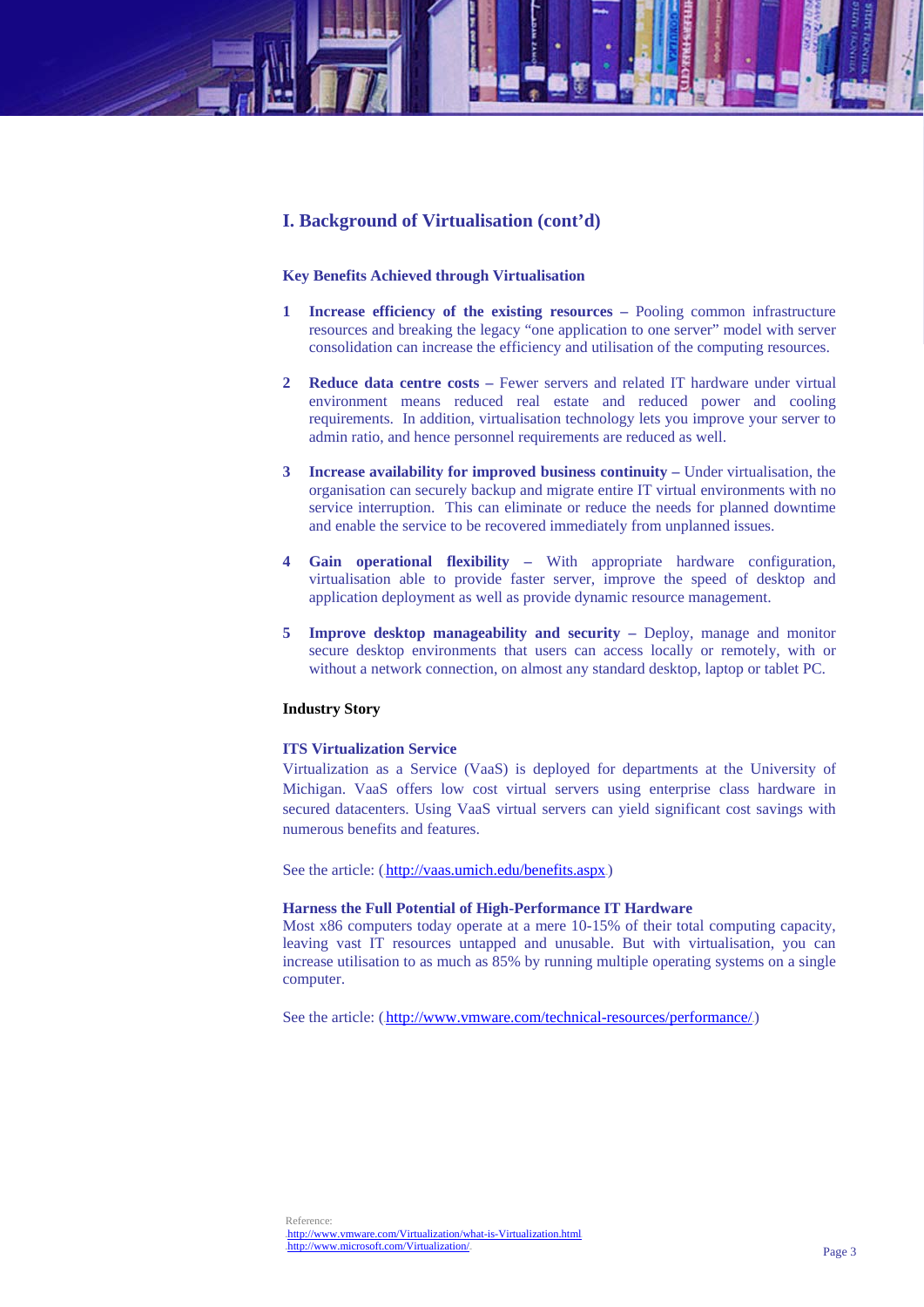

In view of a numerous benefits of virtualisation, virtualisation technology has recently gained popularity in the marketplace. According to Gartner, percentage of workloads running on virtual machines will jump from 16% to 50% by the end of 2012. Some overseas universities (e.g. Ohio University, Indiana University and Singapore's Insitute of System Science) also deployed virtualisation in their data centres recently for costsaving purpose. However, universities should consider the risks and vulnerabilities prior to implementing virtualisation technology and examples of these risks are:

## **1 Inexperienced Staff**

The universities only embracing the virtualisation technology not until recently, therefore the universities are less familiar with the implication and risks of the virtualisation technology. The universities' staff are often found to have no or little experience in evaluating the virtualisation products that meet the universities' requirements. However they have to conduct a thorough review of the deployment of the virtualisation tools and applications on the possible effect of security.

Lack of staff expertise may result in mis-configuration of virtual machines, such as unnecessary ports and services. Those vulnerabilities will extend to each instance of the virtual machine that is replicated from that build.

Therefore, it is vital that IT staffs are trained properly on the installation, hardening and maintenance of the virtual machines.

### **2 Increased Channels for Attack**

Hosting multiple virtual machines on a single physical machine increases the attack surface in the virtual environment and the risk of VM-to-VM compromise. Attackers can compromise a single virtual machine first and use the "virtual machine escape" technique to control all virtual machines within the virtualisation host. Moreover, the implementation of virtualisation may be performed by a number of departments and administrative units within universities. The presence of decentralised network within the universities may increase the risk of attacks on virtualised systems.

As a result, appropriate intrusion detection and prevention systems should be implemented to detect malicious activity at the virtual-machine level, regardless of the location of the VM within the virtualisation environment.

## **3 Change Management Control**

With virtualisation, there are often software or firmware updates in place below the operating system. Making changes to the virtualisation host are as simple as editing a file. However, it can impact the virtualisation host, as well the entire virtualisation environment underneath. Dedicated IT security staff within universities may not have relevant knowledge in managing multiple virtual machines instances.

For example, inappropriately applying patches to a virtualisation host that support numerous virtual machines can cause problems and interruptions to production environment, particularly if a system reboot is required.

Moreover, the risk of improper change control process for the virtualised machines is higher especially for the universities that do not currently have an established change management process in place within the universities.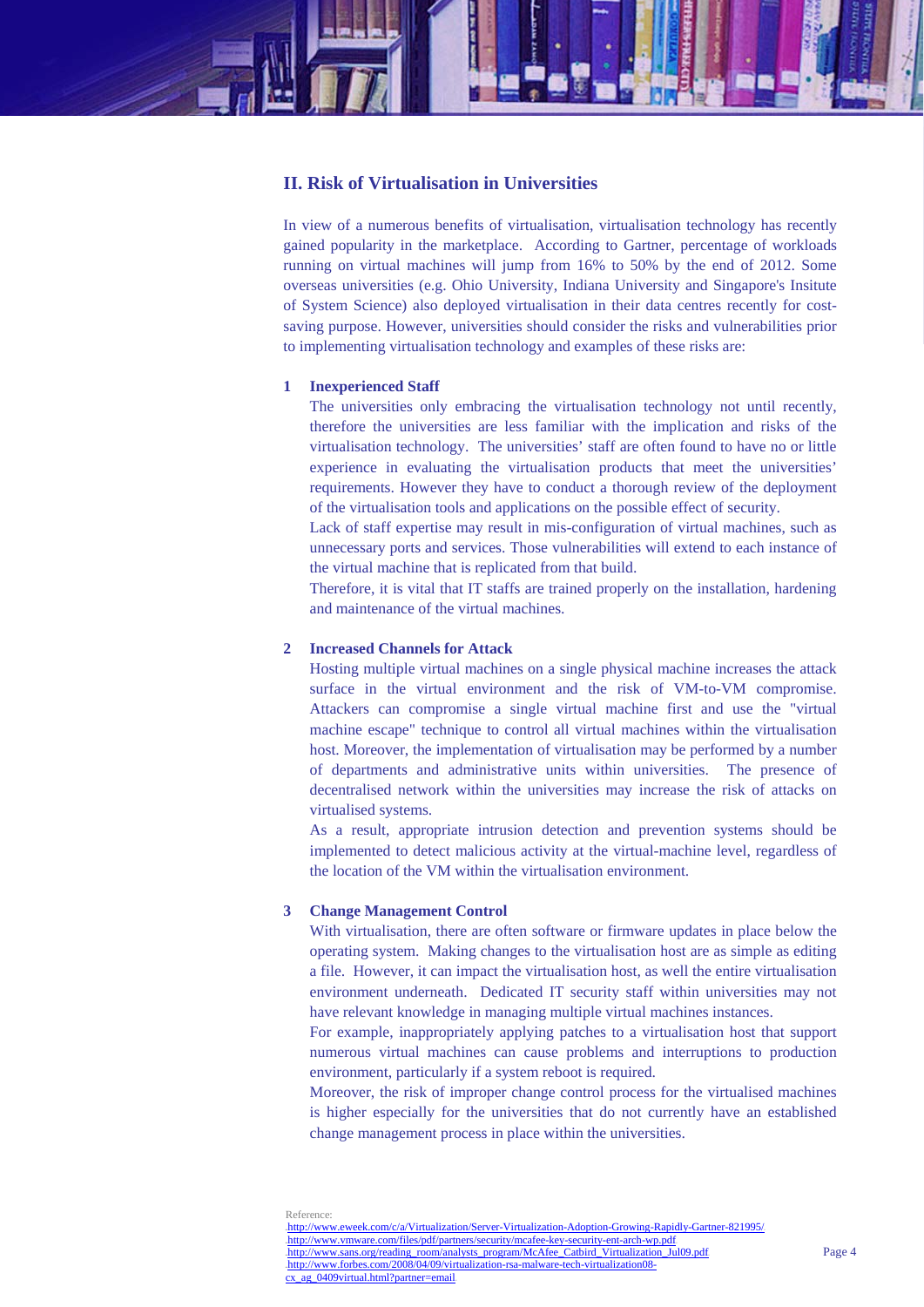## **II. Risk of Virtualisation in Universities (cont'd)**

## **4 IT Asset Tracking and Management**

Since the implementation of virtual machines is comparatively simpler than bringing a physical server online, there is a significant amount of oversight through the asset tracking process. A standard process may not be in place to track and manage the information technology asset in the universities. Difficulty in asset tracking may lead to failure in compliance with licensing requirements and poor asset management.

### **5 Securing Dormant Virtual Machines**

When a virtual machine is offline, any application can still access the virtual machine storage over the network. Virtual machines are therefore susceptible to malware infection. However, dormant VMs do not have the ability to run an antimalware scan agent. To implement virtualisation, universities should first secure these dormant virtual machines and maintain cohesive security in the virtualisation environment.

### **6 Sharing Data between Virtual Machines**

Virtual network traffic between virtual machines on the same physical server never leaves the physical box. Traditional security tools may not be able to analyse and monitoring of the virtual network traffic and confidential or legally protected data can be compromised. To minimise the risk of unauthorised access to the confidential data, the confidential data should be segregated from other nonconfidential data, e.g. placing them on a separate physical server.

#### **Statistical Report**

### **2010 State of Virtualisation Security Survey**

A recent survey by Prism Microsystems reveals that 48% surveyed IT professionals rank "Lack of Staff Expertise" as a primary inhibitor to effectively securing their virtual environment. Although 86% consider IT security in virtualised environment is as important as the rest of their traditional IT architecture, only around 20% implement virtual-environment specific security solutions, leaving the remaining using existing traditional security solutions (i.e. 58%) or no specific solutions (i.e. 20%) at all.

The top three security concerns on virtualisation are "Potential risk for single point of entry into multiple virtual machines" (i.e. 58%), "Introduction of new virtualisation platform can be attacked" (i.e.57%), and "Risk of unmonitored / invisible machines due to flexible deployment capabilities" (i.e. 53.9%). As for the implementation of security measures for virtualisation environment, less than 30% of respondents have implemented specific security tools to monitor and analyse activities directly from virtualisation layer.

See the article:

 $(\text{http://www.nrismmicrosys.com/documents/VirtualizationSecurity Survey2010.pdf})$ 

**Reference** 

<sup>.</sup>http://www.vmware.com/files/pdf/partners/security/mcafee-key-security-ent-arch-wp.pdf .http://us.trendmicro.com/us/solutions/enterprise/security-solutions/virtualization/. .http://technology.inc.com/security/articles/200904/virtualization.html.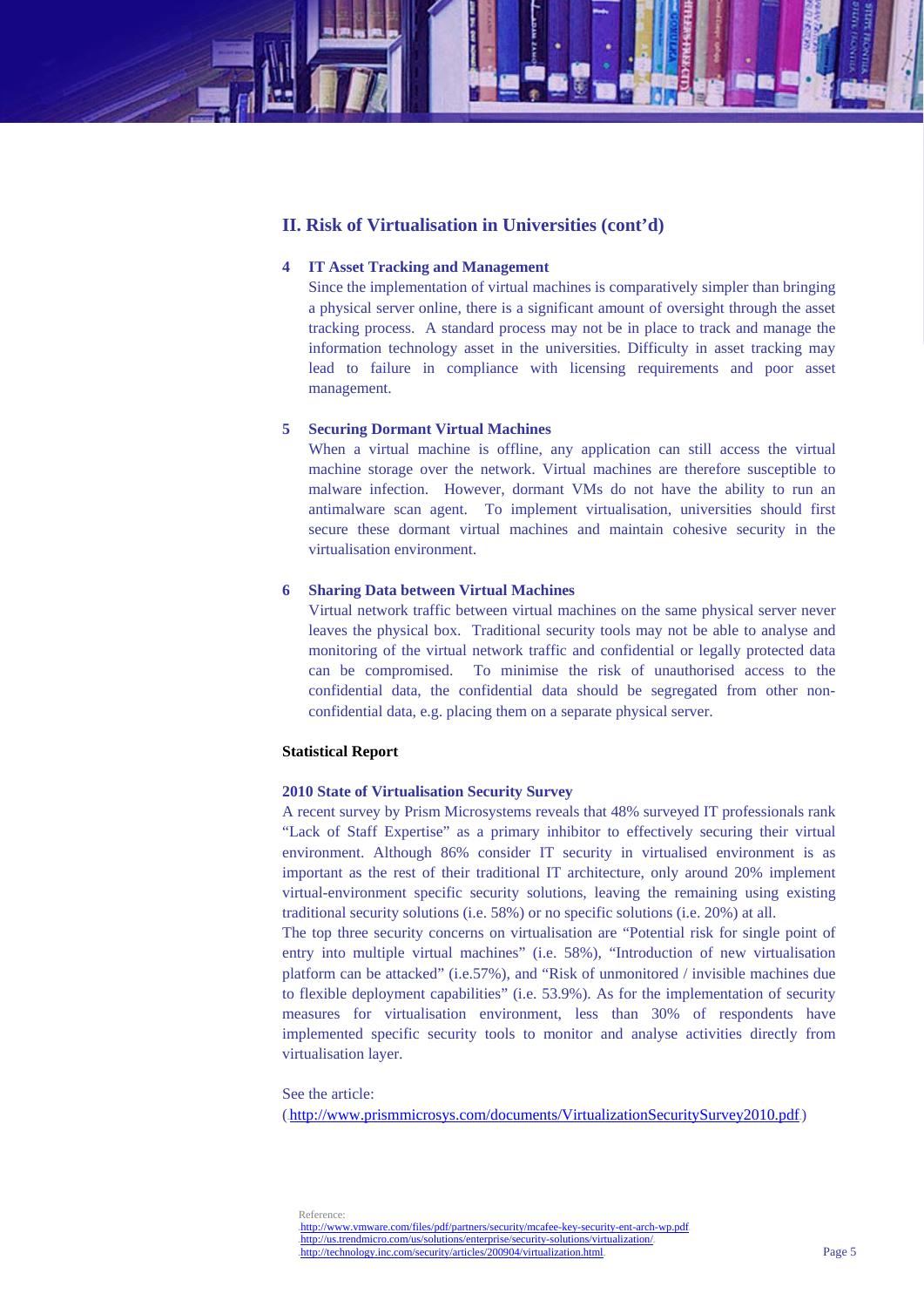# **III. Exploitation on Virtualisation**

A virtualisation infrastructure represents an additional architectural layer which can suffer from security vulnerabilities and be the target of attacks. Generally, attacks can be categorised into: (1) concealing malicious code activities through detection of virtual machines, (2) denial of service on the virtual machine, and (3) virtual machine escape which is considered to be the most threatening type of attack.

### **Potential Vulnerabilities in Virtualisation Environment**

- **1 Concealing malicious code activities through detection of VM** VM-specific Instructions in the CPU (including the CPUID instruction) would leak information about VM presence. The approaches used to detect the presence of VM or hypervisors usually rely on timing which demands for a comparison to executions without the presence of a hypervisor or require external time sources. Once the hackers detected the existence of VM, they can perform malicious code activities on the virtualisation layer. Malicious codes may alter the behaviour of VM, including refusing to run.
- **2 Denial of Service on the Virtual Machine** Apart from detection, virtual machine can be targets of attacks with the objectives to reduce the availability of VMs. Classical denial of service (DoS) attacks can lead to abnormal termination of VMs or high computational load (e.g. produced through infinite loops) which hinders the interaction of users or administrators with affected VMs.
- **3 Virtual Machine Escape** Virtual machine escape is an exploit that enables a hacker to move from within a virtual machine to the hypervisor, thereby gaining access to the entire computer and all the virtual machines running within it. In other word, the attacker can execute arbitrary code on the host system with the privileges of the virtual machine. This denotes a total compromise.

To minimise the chance of attacks by intruders and safeguard the virtual environment within the organisation, a series of hardening steps for the virtualisation environment have to be in placed properly. In next three sections, some hardening guidelines would be introduced to secure the environment for server virtualisation.

## **Historical Incident**

#### **VMware Multiple Denial Of Service Vulnerabilities**

Some VMware products support storing configuration information in VMDB files. Under some circumstances, a malicious user could instruct the virtual machine process (VMX) to store malformed data, causing an error. This error could enable a successful Denial-of-Service attack on guest operating systems.

See the article: (http://ww.securiteam.com/cves/2007/CVE-2007-1877.html.)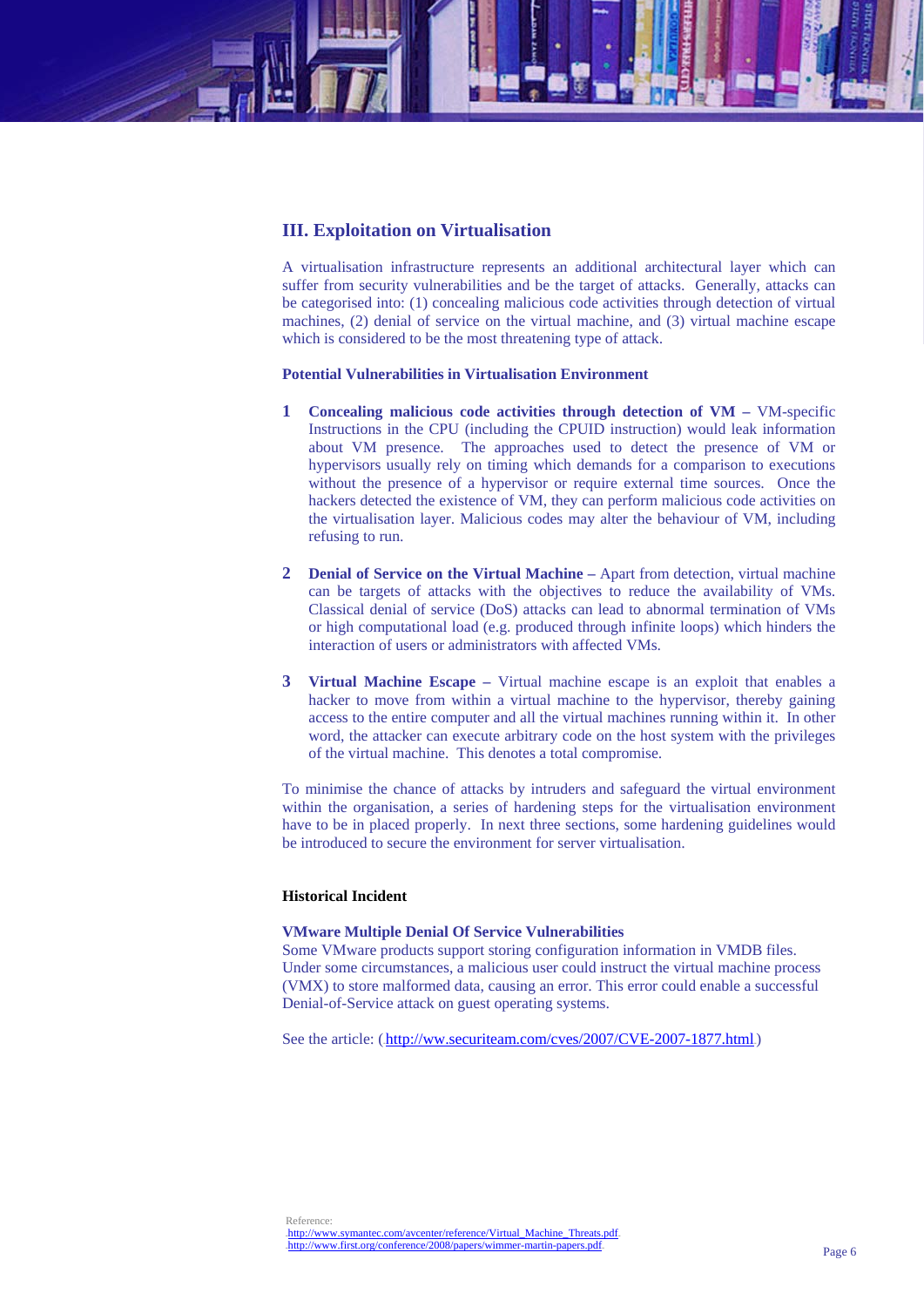# **IV. Hardening Steps to Secure Virtualisation Environment - Server Service Console**

All configuration tasks for the VM Server are performed through the Service Console, including configuring storage, controlling aspects of virtual machine behaviour, and setting up virtual switches or virtual networks. A privileged user logged in to the Service Console has the ability to modify, shut down, or even destroy virtual machines on that host. If attackers gain access to the Service Console, they will have access to attribute configuration of the server host. The Service Console is the point of control for server and safeguarding it from misuse is crucial. The following security recommendations or guidelines help to guard against the attacks through Service Console:

- **1 Restrict the connection to internal trusted network only** Restricting the connection to internal trusted network only will help to minimise the chance of the attack via Service Console from untrusted network.
- **2 Change the account name of "Administrator"** Most brute force attacks will use the account name "Administrator" as this default account is not subject to account lockout. To minimise the risk of attacks, user should modify this default account by editing the Local Security Policy.
- **3 Block all the incoming and outgoing traffic except for necessary ports** Service Console firewall should be configured at the high security setting, which blocks all incoming and outgoing traffic except for ports 902, 80, 443, and 22, which are used for basic communication with VM Server in general. This can reduce the risk of the Denial of Service (DoS) attack using the default ports.
- **4 Monitor the integrity and modification of the configuration files** Key configuration files (such as "/etc/profile", "/etc/ssh/sshd\_config", "/etc/pam.d/system\_auth", "/etc/ntp", "/etc/ntp.conf", "/etc/passwd", "/etc/group", "/etc/sudoers"," /etc/shadow", "/etc/vmware/") should be monitored for integrity and unauthorised tampering to prevent unauthorised modification of key Service Console configuration files. These files should also be securely backed up on a regular basis.
- **5 Limit ssh based client communication to a discrete group of ip addresses**  Connectivity of ssh based client communication tools (such as putty, winscp etc.) should be limited to a discrete group of ip addresses belonging to the physical / virtual desktops of the Windows Infrastructure Management Team staff. Limiting the connectivity will be achieved by utilising the /etc/hosts.allow and /etc/hosts.deny files within VMware ESX. The best practice approach to this is to deny access based on subnet range, only allowing access based on ip address exception.
- **6 Create separate partitions for /home, /tmp, and /var/log** Without partitioning for /home, /tmp, and /var/log may experience the Denial of Service (DoS) attack since the root partition may full and unable to accept any more writes.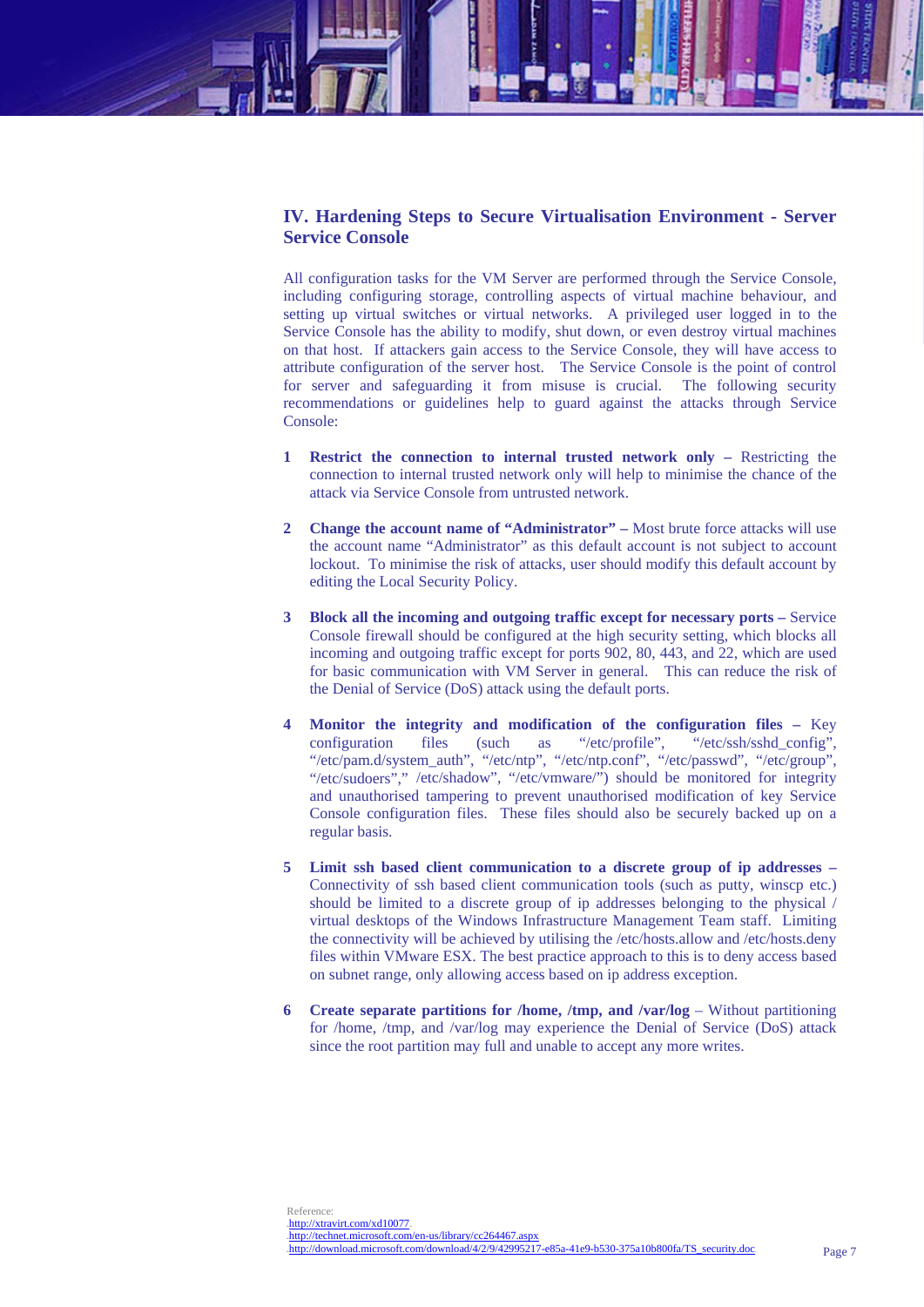# **V. Hardening Steps to Secure Virtualisation Environment - Virtual Network Layer**

The virtual networking layer consists of the virtual network devices through which virtual machines and the Service Console interface with the rest of the network. VM Server such as ESX Server relies on the virtual networking layer to support communications between virtual machines and the users. The virtual networking layer includes virtual network adapters and the virtual switches.

- **1 Network breach by user error or omission –** All virtual networks should be labelled appropriately to prevent confusion or security compromises. This labelling prevents operator error due to a virtual machine being attached to a network it is not authorised for or to a network that could allow the leakage of sensitive information. In addition, sensitive networks should be physically segregated from each other by using clusters of physical hosts.
- **2 MAC Address spoofing (MAC address changes) –** The "MAC address changes" option should be set to "Reject" in order to protect against MAC impersonation. ESX Server then will not allow requests to change the effective MAC address to anything other than the initial MAC address. The port that the virtual adapter used to send the request is disabled. As a result, the virtual adapter does not receive any more frames until it changes the effective MAC address to match the initial MAC address.
- **3 MAC Address spoofing (Forged transmissions) –** The Forged Transmissions option setting affects traffic transmitted from a virtual machine. The "Forged transmissions" option should be set to "Reject", such that the ESX Server will compare the source MAC address being transmitted by the operating system with the effective MAC address for its adapter to see if they match. If the addresses do not match, ESX Server drops the packet. ESX Server intercepts any packets with impersonated addresses before they are delivered, and the guest operating system might assume that the packets have been dropped.